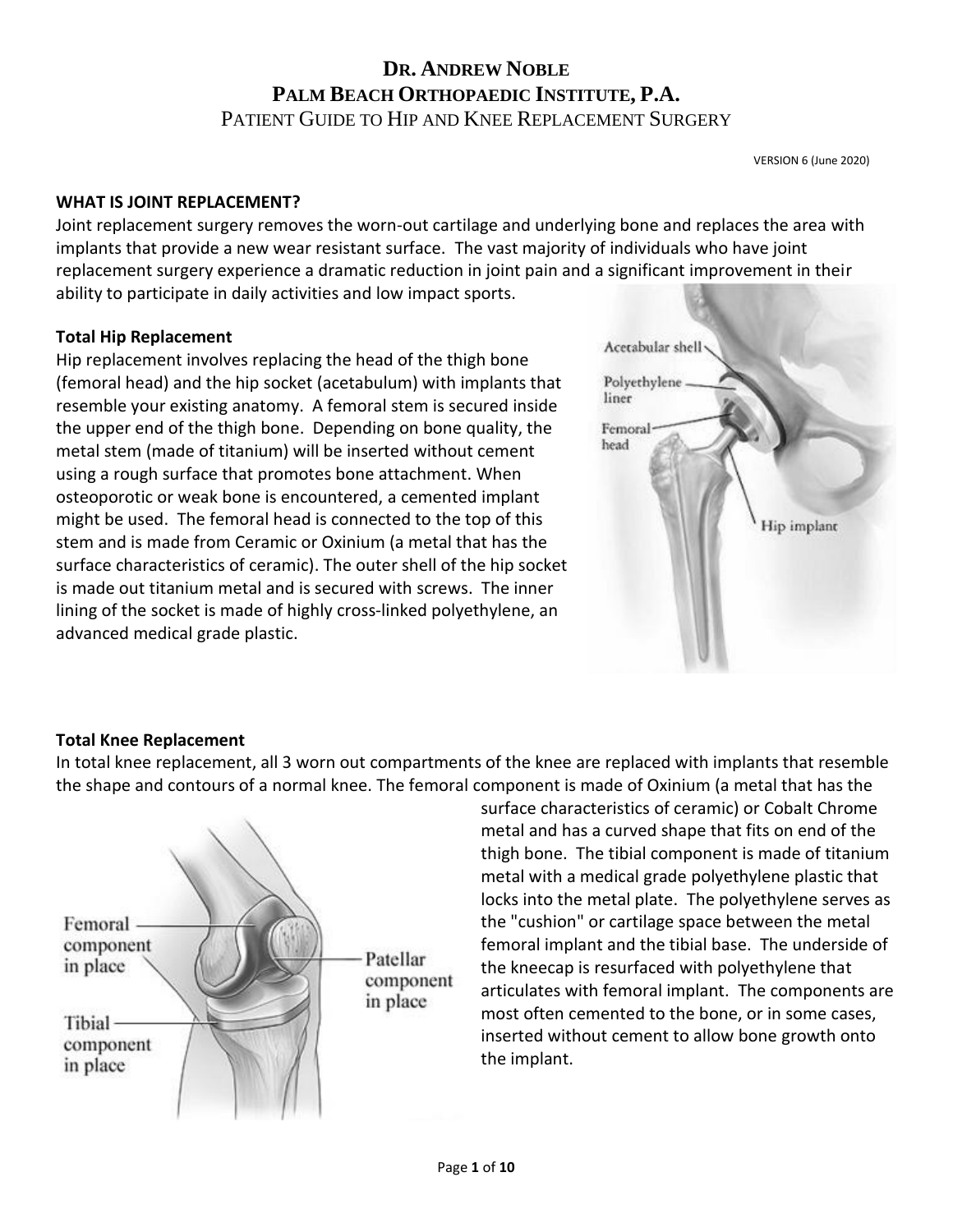#### **PARTIAL KNEE REPLACEMENT**

Partial knee replacement is performed for patients who suffer with localized pain and arthritis that affects only one area of the knee joint. Most often, the medial or inner compartment of the knee develops severe arthritis and is resurfaced with an artificial surface. The femoral component is made of metal and has a curved shape that matches the natural contour of the knee. The tibial component has a metal base that is secured to the bone and a polyethylene plastic insert that acts as the cushion. Both femoral and tibial components are attached using cement. This surgery is performed with robotic and computer assistance through a minimally invasive incision using the Mako platform.



# **BEFORE SURGERY**

#### **Pre-Op Testing and Physical Exam**

All patients will have routine blood work and urinalysis performed within 1 month from the surgery date. In addition, a chest X-ray and EKG will be completed. Your primary care physician should see you review these studies and provide "Medical Clearance" within 30 days of surgery. You will also need to be cleared by your cardiologist if you have a history of heart disease, stents, or heart attacks. Dr. Noble's staff will help coordinate all necessary labs, tests, and office visits and can make suggestions if you don't already have a medical doctor.

#### **Dental Care**

It is important to see a dentist on a regular basis to maintain proper dental hygiene. This is especially important if you are preparing to have a knee or hip replacement since your mouth could be a source of infection. If it has been over 6 months since your last dental visit, it is highly recommended that you see a dentist prior to surgery and have a dental clearance letter sent to Dr. Noble's office. Dental procedures such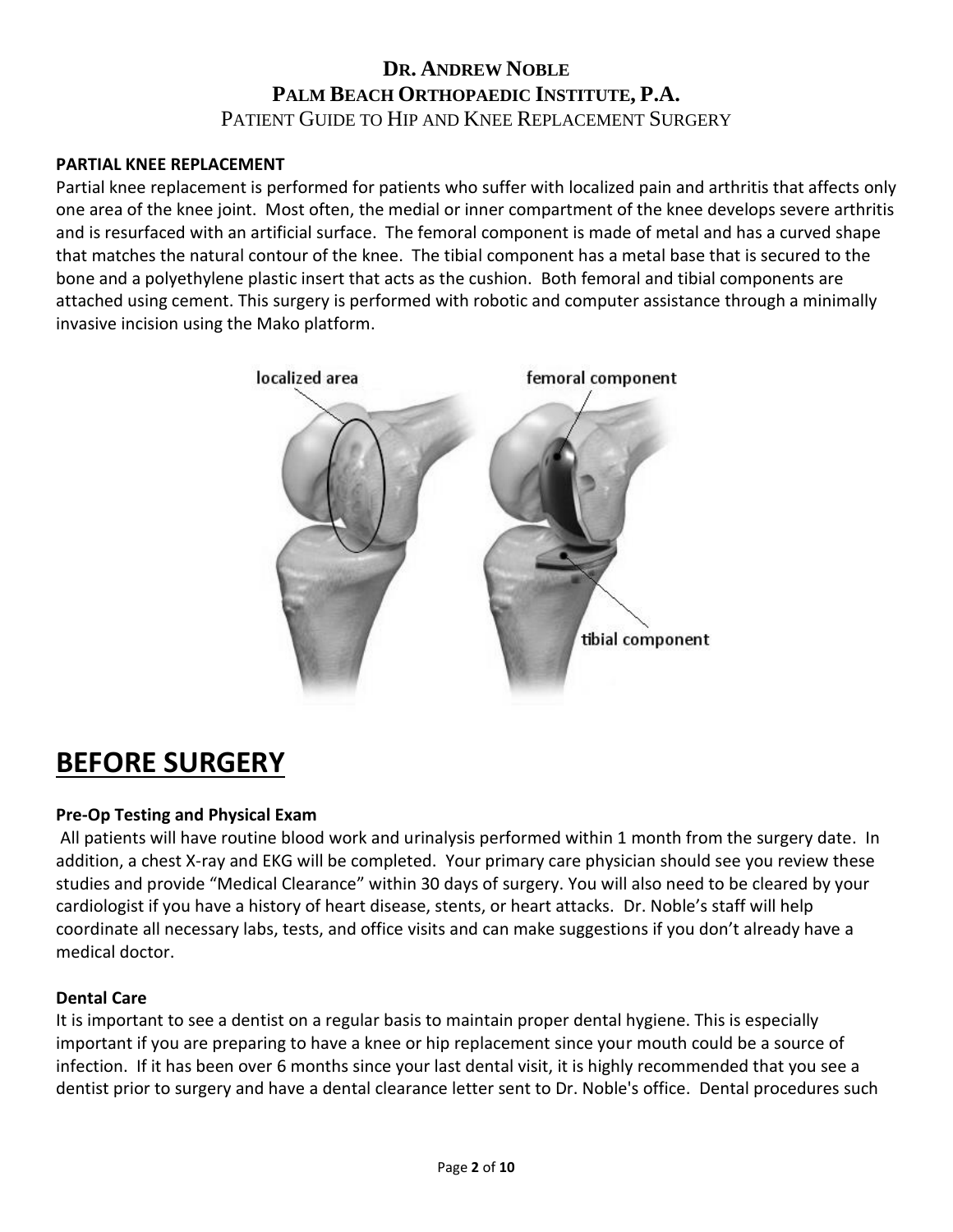as extractions and periodontal work should be completed before joint replacement to reduce the potential of infection.

#### **Skin Ulcers and Non-healing wounds**

The condition of your skin is very important to prevent post-operative infections. Bacteria can enter your blood through a skin wound and cause an infection of your artificial joint. If you have any ulcers, non-healing wounds, or boils you must see a skin specialist (dermatologist) to have complete resolution of these problems before surgery. Please tell Dr. Noble if you have any skin problems.

#### **Smoking and Nicotine**

There is a higher risk of wound complications and infections in smokers, due to the constriction of blood vessels caused by the nicotine. To reduce your risk of complications, you must stop smoking and not use any nicotine products (including nicotine gum) for at least 6 weeks prior to surgery.

## **Physical Therapy**

Physical Therapy (PT) is an important part of your preparation for surgery. Your recovery will be faster and easier if you invest the time and energy before surgery. Dr. Noble recommends and will provide a prescription for "Pre-hab" physical therapy starting 4 to 6 weeks prior to surgery. This will give you an opportunity to work with a physical therapist to learn a strengthening program that should continue (on your own) until you have surgery. Stationary bike, swimming, walking in the pool, or any type of low impact physical activity is highly encouraged in addition to PT.

#### **Pre-Op Joint Replacement Class**

Most hospitals offer a pre-operative class in which you and your family members will receive instructions for each phase of your surgical experience. You will meet team members from nursing, physical therapy, anesthesia, and case management.

Jupiter Medical Center REQUIRES all patients to attend the pre-operative class, either in-person, or via a prerecorded internet program at www.jupitermedorthospine.com If you have any questions about the Jupiter class, including times or location, please contact the Jupiter Orthopaedic Coordinator at 561-263-3633

## **Blood Donation is NOT needed for surgery**

Patients do NOT donate their own blood. Research has shown that this is not beneficial and does not reduce the need for additional blood transfusion. If necessary, the patient will receive blood from the hospital blood bank. Hospitals follow universal guidelines in screening blood and blood products to assure the patient's safety as much as possible in this situation.

#### **Medications**

10 days before surgery you should STOP taking Aspirin and NSAIDs (Advil, Ibuprofen, Aleve, Naproxen, Mobic, Diclofenac) since these medications will affect bleeding. In addition, stop taking Fish Oil, Supplements, Multivitamins and Vitamin E 10 days before surgery. It's OK to continue taking Tylenol/Acetaminophen since it's not an NSAID and won't affect bleeding.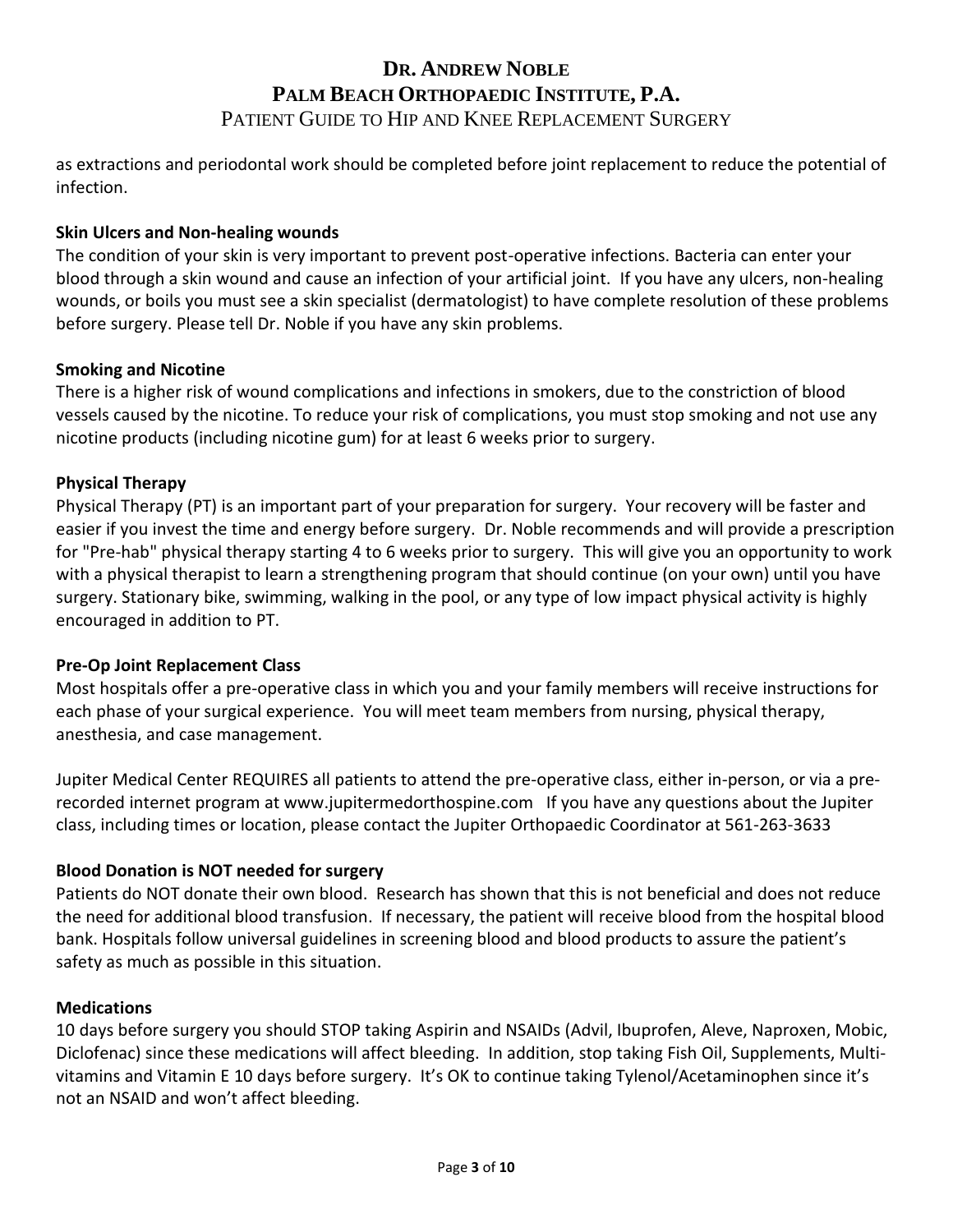Blood thinners should be stopped based upon these guidelines. You should discuss details with your primary care physician or cardiologist before stopping these medications.

Aspirin: 10 days prior to surgery Plavix: 10 days prior to surgery Coumadin / Warfarin: 5 days prior to surgery Pradaxa / Dabigatran: 5 days prior to surgery Eliquis: at least 96 hours (3 DAYS) prior to surgery Xarelto: at least 96 hours (3 DAYS) prior to surgery

Bring your list of prescription medications and doses to the pre-operative hospital appointment or have your list available for the pre-operative telephone interview. You will be told which medications to take the morning of surgery. You should take these medications with the least amount of water necessary. Be prepared to tell the admitting nurse the medication and dose that you may have taken on the morning of surgery.

### **Reducing the Risk of Infection**

1. You will receive a prescription for Mupirocin antibiotic ointment during your pre-operative visit (with Dr. Noble or the hospital). Apply a thin layer of this antibiotic into each nostril using a Q-tip TWICE per day, starting 5 days before surgery. This antibiotic is used to help eliminate bacteria like Staph that could be colonized in your nose, which could pose a risk for surgical site infection.

2. In addition, you will be given a bottle of Chlorhexidine antiseptic soap from the hospital during your pre-op visit and interview with anesthesia. If you don't have an in-person interview, purchase a bottle of HIBICLENS from Walgreens or CVS. You MUST take a shower with this soap the night before AND the morning of surgery to reduce your risk of infection. Apply the soap to your entire body from the neck down (do not put the soap on your face or in your hair).

#### **Eating and Drinking before Surgery**

We recommend that you stop drinking alcohol 10 days before surgery to reduce your risk of bleeding. To improve hydration, you should drink a 20-ounce bottle of GATORADE G at LUNCH and DINNER the day before surgery. You can eat solid foods until mid-night the day before surgery, with a light meal recommended for dinner. On the morning of surgery, you can drink 20 ounces GATORADE G 2 hours before our arrival time to the hospital.

#### **Items to Bring to the Hospital**

All patients should bring their personal toiletries and shaving gear, loose fitting, comfortable clothing, non-skid shoes or slippers (slip on type with closed back preferred), a list of their current medications (including dosages), and any paperwork the hospital may have requested. Please be advised that the hospital provides gowns, slipper socks, and a small toiletries supply.

#### **When to Arrive at the Hospital for Surgery**

You will receive a call from the hospital 1 or 2 days before surgery regarding the time of your surgery and expected arrival. Patients are generally instructed to arrive at the hospital 2 hours prior to the scheduled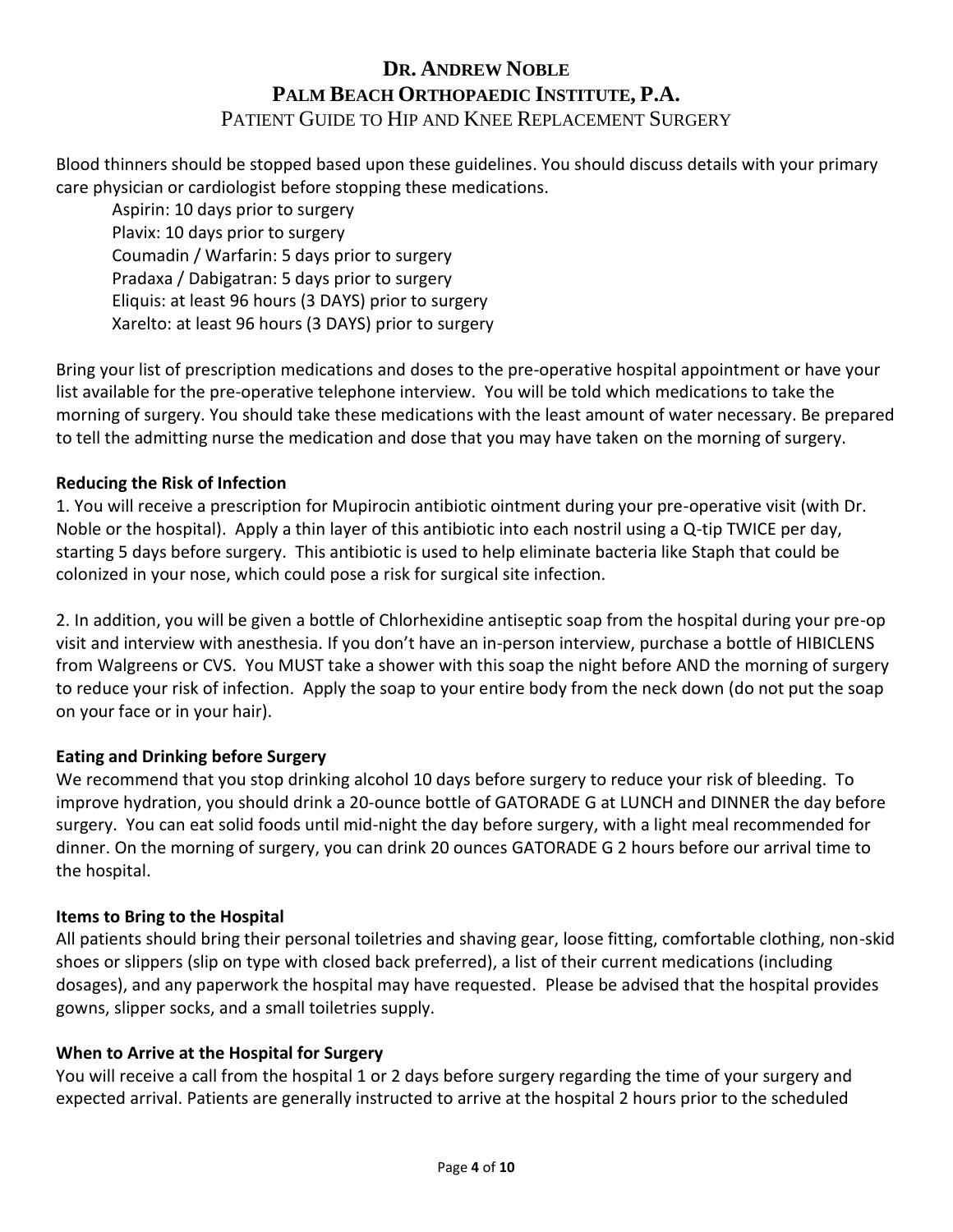surgery time. This allows time for you to go through the admission process, change into hospital clothing, and meet the anesthesiologist and nursing personnel who will be with you during your surgery and will be able to answer your questions.

### **Family Members**

Family members may stay with patients until the patient is taken to the operating room. A family member will often be able to see the patient in the recovery room about 1 to 2 hours after surgery. If desired, a family member can spend the night in the patient's hospital room. Due to the Coronavirus, hospital visitors have been limited and your family or designated person will be contacted by phone after surgery.

# **DAY OF SURGERY**

### **Type of Anesthesia**

Most cases are performed under spinal anesthesia with sedation. Special circumstances or personal preference may indicate the use of general anesthesia. The anesthesiologist will explain the procedure and address your questions.

#### **Length of Surgery**

Surgery times may vary depending upon the difficulty of your case. Generally, you may spend 2 to 3 hours in surgery and about 1 to 2 hours in the recovery room.

#### **Meeting with Family Members**

Dr. Noble will discuss the procedure with your family members immediately after the surgery. If for any reason your family members are unable to stay, Dr. Noble would be happy to contact them by phone to discuss the surgery.

# **HOSPITAL STAY**

#### **Pain Control**

Good pain control is a big priority after surgery. Dr. Noble has developed a very effective multi-modal pain control regimen with the objective of using the least amount of narcotic pain medication. This starts before surgery with medications provided to you in the hospital pre-operative area. These medications include Tylenol in the IV, Celebrex (unless contraindicated), Lyrica (nerve calming medication), and Ultram/Tramadol (a non-narcotic pain medication). These medications when taken before surgery, reduce your body's pain response and will decrease the amount of pain felt after surgery.

During surgery, Dr. Noble injects the joint and tissue around your incision with a combination of antiinflammatory, numbing, and pain medication. This dramatically reduces the amount of immediate postoperative pain.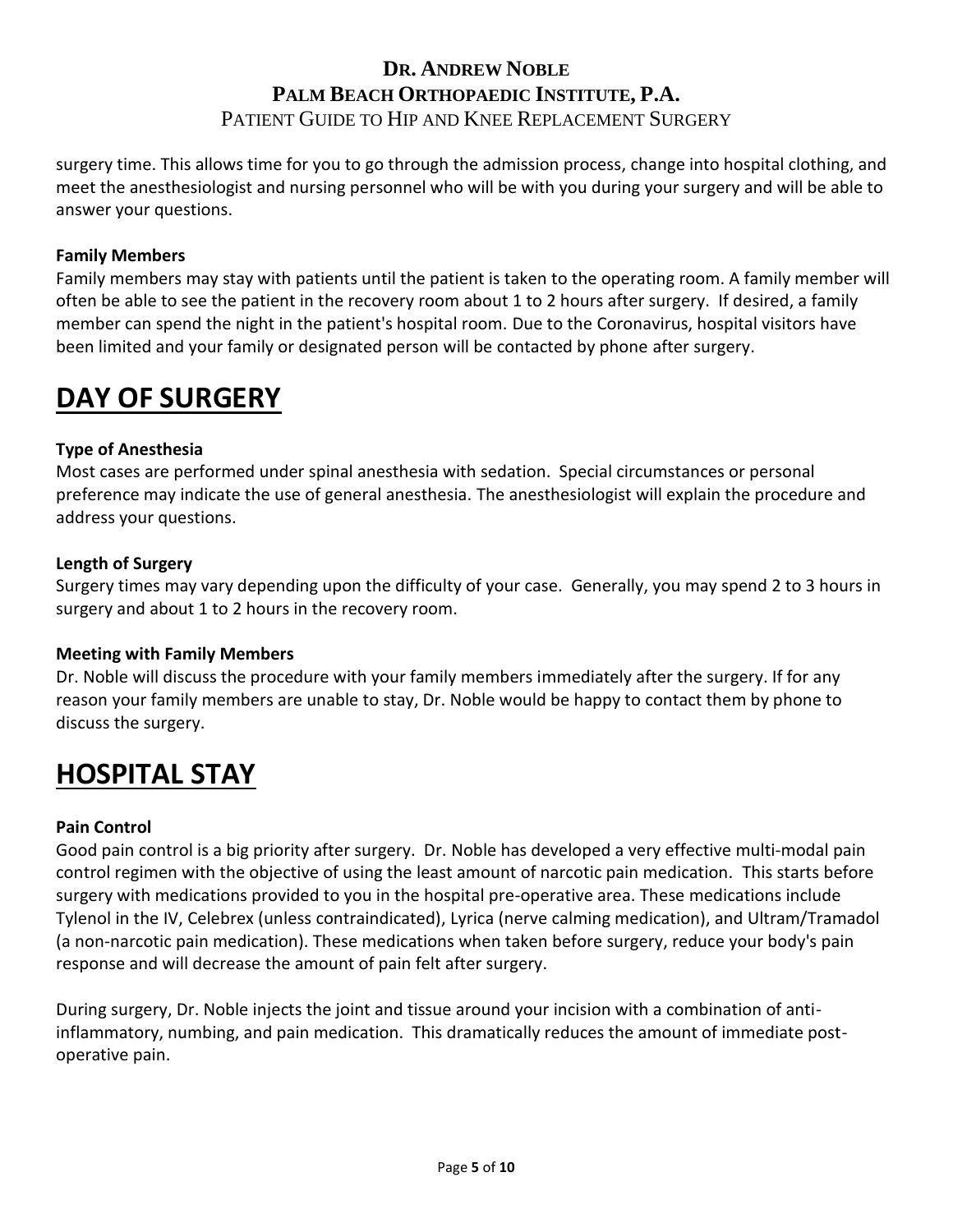After Surgery, you will be started on a non-narcotic schedule of medications which includes Tylenol, Ultram/Tramadol, Gabapentin/Neurontin, and Celebrex. Dr. Noble's patients are no longer requiring PCA pain pumps after surgery since there is such a reduction in post-op pain using this protocol. If you do experience pain, you can ask for additional pain medications when needed.

### **Blood Clot Prevention - Anti-Coagulation and SCD's**

1. You will take Baby aspirin 81mg twicer per day for 1 month after surgery to prevent blood clots.

Dr. Noble prefers Aspirin (instead of Coumadin or Lovenox) for blood clot prevention due to the proven effectiveness with reduced risk of developing surgical site bleeding and hematomas. An alternative blood thinner will be utilized if you have a history of blood clots, or if you were already taking a blood thinner before surgery – this needs to be discussed with Dr. Noble.

2. Compression TED hose stockings will be provided at the hospital after your surgery. These help to reduce leg swelling and should be worn during the daytime for the first 2 weeks. The stocking can be removed at night.

3. SCD's – Sequential Compression Devices are inflatable wraps that are placed around the calf to mechanically assist venous blood flow and prevent blood clots. These will be worn while you are in bed in the hospital. Portable SCD's are now available for HOME use and can be purchased for \$300 at PBOI during your pre-op visit with Dr. Noble.

#### **Physical Therapy (PT)**

Physical therapy will begin on the same day as your surgery, with the goal of standing and walking once the anesthesia/spinal has worn off. You will receive PT twice a day while in the hospital for strengthening and gait training. You will also be instructed on activities such as bathing, dressing, using the bathroom, getting into and out of a car, and stair climbing.

#### **Foley Catheter**

A Urine (Foley) catheter may be placed during the time of surgery. This will allow your bladder to empty without having to use the restroom. The catheter allows the nursing staff to monitor your urine output. The catheter is recommended for men who have an enlarged prostate and for women who have stress incontinence. The catheter will be removed the morning after your surgery. Not all patients require the catheter, and you should discuss your preference with Dr. Noble prior to surgery.

#### **CPM Machine for Total and Partial Knee Replacement**

The use of CPM machines after surgery is discouraged by the Joint Commission for Hospital Accreditation. Dr. Noble has followed these recommendations, and has limited the use of CPM machines, since research has not proven a benefit for most patients.

Your knee range of motion will be evaluated by the Physical therapist, and if you have more than 80 degrees of bend in the hospital, a CPM machine is not required. If you have limited flexion after surgery, a CPM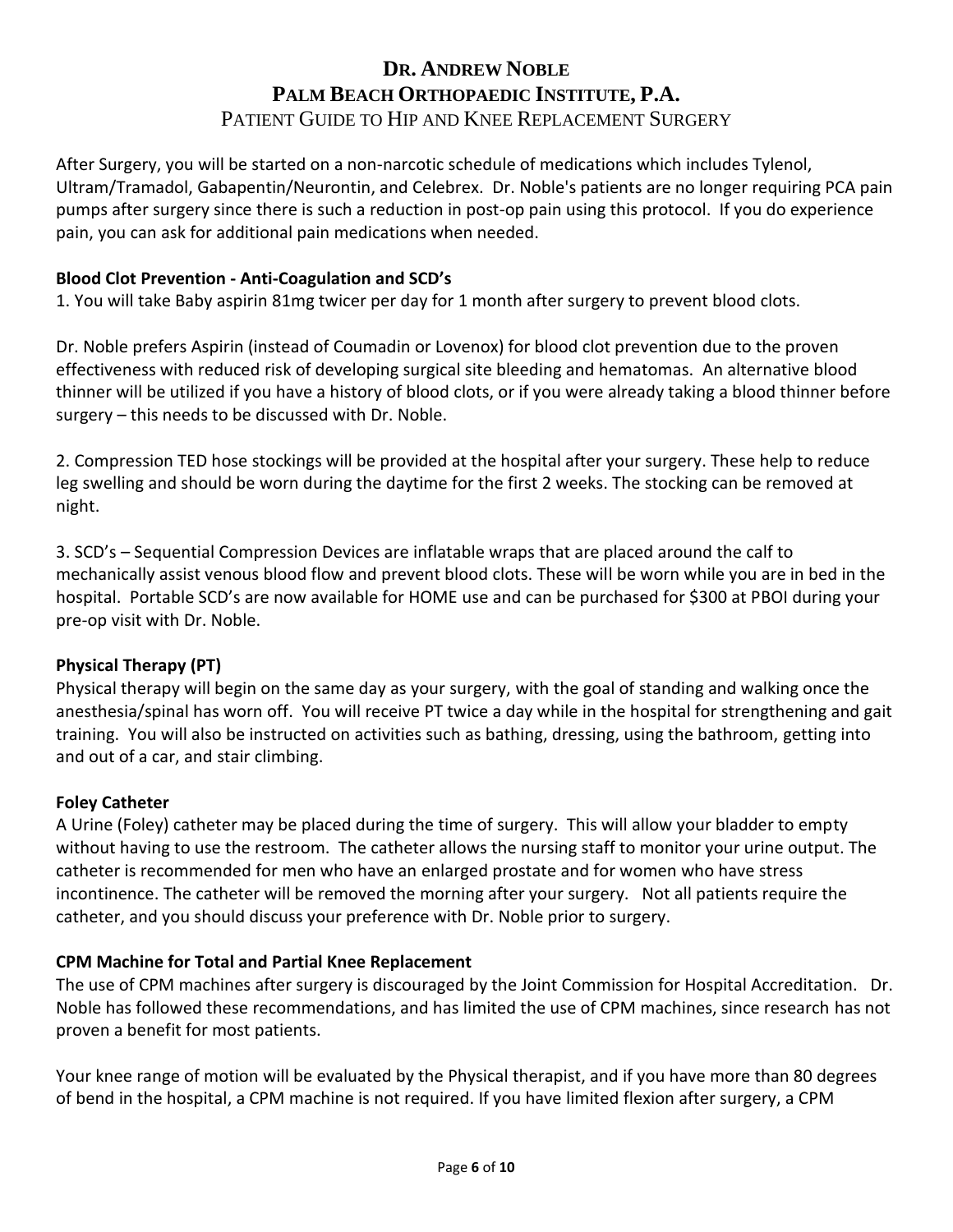machine will be utilized in the hospital and also upon discharge to home. The CPM should be used 1 to 2 hours twice per day for a total of 2 to 3 hours per day, with gradual increase in the flexion up to 120 degrees.

### **Seeing your Doctor while in the Hospital**

Dr. Noble or his Physician Assistant/Nurse Practitioner will see you daily to discuss your progress and address any questions. The case manager will also meet with you (and family members if necessary) in order to assure the proper discharge plan.

### **Length of Hospital Stay**

For total knee and hip replacement surgery, most patients stay in the hospital for 2 days. Due to better pain control and patient preparation prior to surgery, some patients are being discharged to home after 1 night. Occasionally, some patients will stay for 3 nights based upon their progress and medical issues. If you are undergoing Makoplasty partial knee replacement, you may be discharged the same or next day after surgery.

### **Discharge to Home vs. Rehab Facility**

Discharge to home is preferred. A physical therapist and nurse will come to your house for the initial 2 to 3 weeks, to provide strengthening, range of motion, and walking exercises. The home care team will also change your dressing and contact Dr. Noble if there are any concerns during your recovery. You should plan to have a family member or friend stay with you for the first week after surgery. Due to the Coronavirus, we recommend that you plan to recover at home instead of a Rehab/Nursing home facility.

# **AFTER DISCHARGE AND RECOVERY**

#### **Pain Mediation**

Good pain control is required to have a good recovery and return to normal function. Dr. Noble has developed a structed regime of scheduled non-narcotic medications, to control and ideally prevent pain. These medications will be started in the hospital and continued after your discharge.

The Scheduled NON-narcotic medications include the following:

- 1. Tylenol/Acetaminophen 650mg (pain reducer)
- 2. Ultram/Tramadol 50mg (non-narcotic pain reducer)

There is a low risk of having an interaction between Tramadol and anti-depressant medication. The Tramadol will be discontinued if you experience tremors, restlessness, fever, rapid heart rate, confusion, or visual hallucinations. If you are unable to take Ultram/Tramadol, a slow release narcotic pain medication called Oxycontin might be prescribed for the first 1 to 2 weeks.

3. Neurontin/Gabapentin 100mg (reduces nerve pain)

**PLEASE NOTIFTY DR. NOBLE** if you ALREADY take Neurontin/Gabapentin, so he can adjust the postop dosing.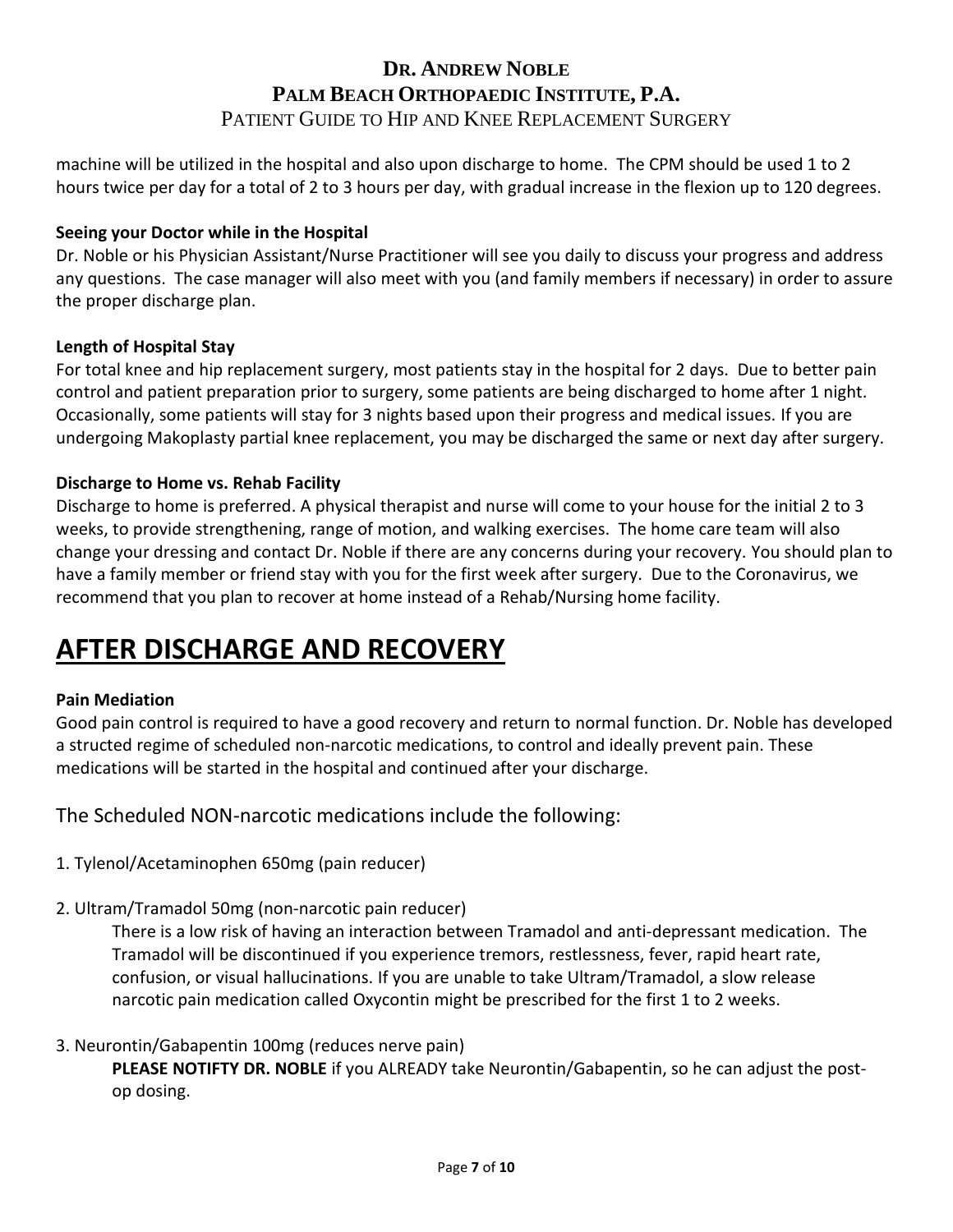### 4. Celebrex/Celecoxib 200mg (anti-inflammatory)

If Celebrex is too expensive or you have a severe Sulfa allergy, other NSAID's could be taken, such as Mobic/Meloxicam 15 mg daily.

### Narcotic Pain medication – taken as needed for break-thru pain

Oxycodone is prescribed when patients experience additional pain. Total knee patients may benefit from taking this medication 1 hour prior to doing Physical Therapy for the first several weeks after surgery. Total hip patients will usually require less of this medication for a shorter duration after surgery.

#### **Blood Clot Prevention - Anti-Coagulation and SCD's**

1. You MUST continue taking Baby Aspirin 81mg twice per day for 1st month after your discharge, to prevent blood clots and pulmonary embolus. If you were already taking a blood thinner before surgery (Plavix, Xarelto, Coumadin, Eliquis, Pradaxa, etc) you will be given instructions at discharge regarding the appropriate blood thinner and dosage.

2. The Compression TED hose stockings should be worn for the first 2 weeks to reduce leg swelling. You need to periodically remove the stockings for an hour to check your skin. The TED stocking can be removed at night and put back on in the morning. You can stop wearing the stockings once the swelling has resolved in your leg.

3. The VenaPro home Sequential Compression Devices (SCD's) should be applied to both calves and worn when you are sitting for more than 30 minutes as well as when you are in bed, and at nighttime. It is recommended to wear the SCD's for at least 8 hours in a 24 hour period for the first 3 to 4 weeks after surgery.

#### **Physical Therapy**

You will receive home Physical therapy for 2 to 3 weeks. Patients with a total hip will continue at home with a self-directed program of walking and strengthening and will usually not require outpatient PT. Knee replacement patients will transition to outpatient PT after the home therapy is completed. This will continue for 4 to 6 weeks.

#### **Walker, Crutches and Cane**

A walker (or crutches) is normally used for the first 1 to 3 weeks after surgery. You and your physical therapist will determine when you're ready to start using a cane, based upon your motion, strength, and balance. Patients then use the cane for the next several weeks based upon recommendations by the physical therapist as well as your comfort.

#### **Bandage**

A silver backed waterproof dressing will be applied over the incision in the operating room. This bandage will be changed by the home nurse 7 to 10 days after surgery.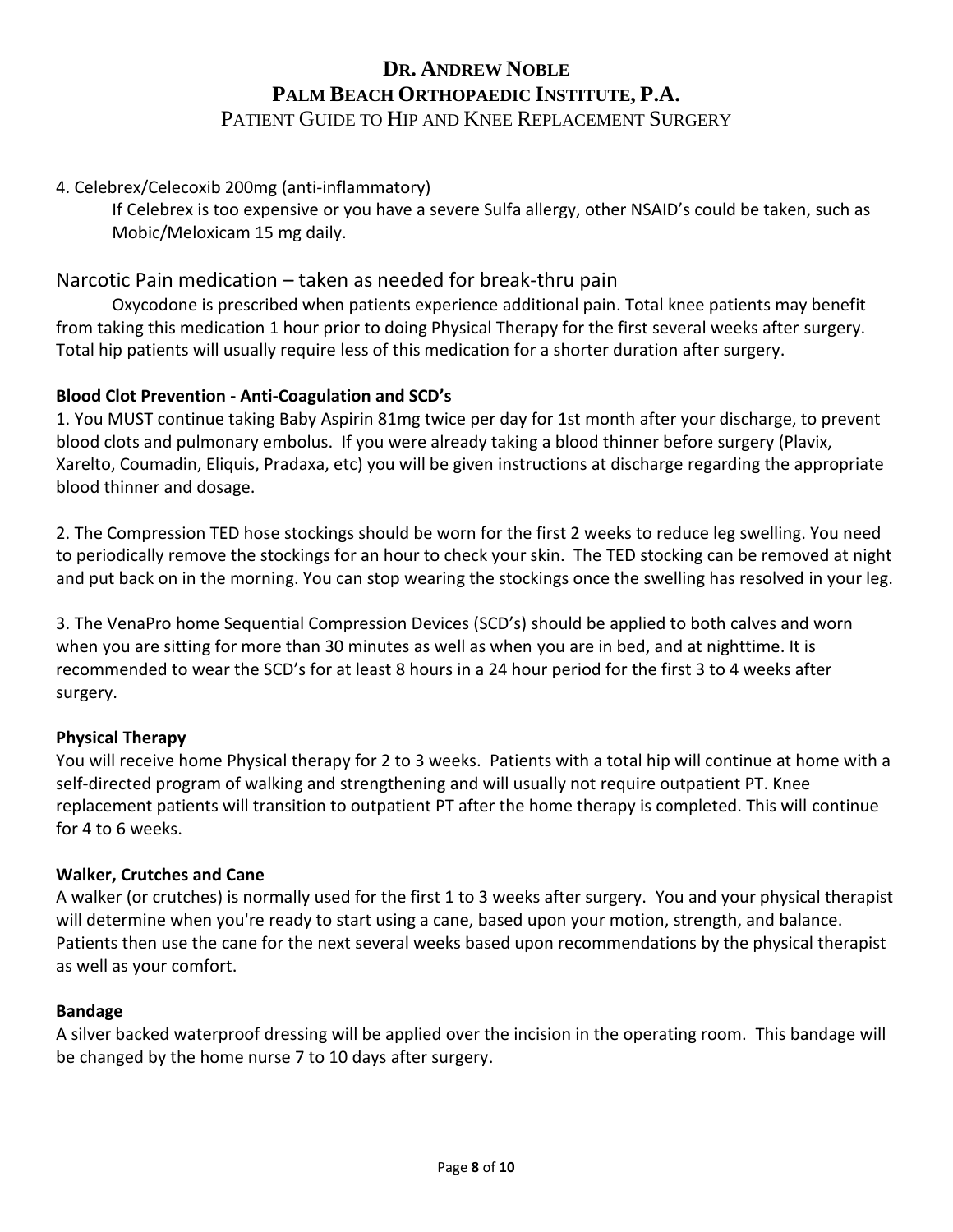If there is worsening bloody drainage, the bandage should be changed daily, until the drainage stops. If the drainage continues for more than 3 to 4 days, please call Dr. Noble or Sharon. Do NOT apply any ointment to your incision for the 1st month.

#### **Showering and Bathing**

Do not get your incision wet for 10 days. It is OK to get in the shower. When you get in the shower, keep the dressing in place (remove the ACE bandage if you had knee replacement) and apply clear food wrap over your dressing to prevent any water from getting under the bandage.

After 2 weeks, your incision can be open to air and you can get the incision wet in the shower if there is no incisional drainage. DO NOT go swimming or submerge your incision for at least 5 to 6 weeks after surgery, since the skin needs to be completely healed and sealed.

#### **Ice Management and Swelling**

The use of ice or a cryo-cuff/ ice management system is extremely important for healing, pain control, and helping to reduce swelling. Elevation of the leg is also important to reduce swelling.

Patients will be provided a Cryo-cuff knee or hip wrap system in the hospital. This device belongs to the patient and should be taken to rehab or home. To prevent frostbite and skin sensitivity, an empty pillow case can be applied over the knee, before placing the cryo pad. The system should be used during times of rest and after physical therapy for 4 to 6 weeks after surgery.

#### **Climbing Stairs**

Stair climbing will be practiced in the physical therapy program before you leave the hospital or rehab. You are allowed to climb stairs at home, and this can be done one or two times per day after discharge. Patients undergoing Total Hip Replacement need to refrain from climbing stairs too often during the first 2 months, since this activity places high torque on the implants, and could delay proper healing.

#### **Going Outside and Making Local Trips**

To reduce the chance for infection, falls, and excessive swelling, Dr. Noble recommends that you stay at home for the first 7 days after discharge from the hospital. Comfort and safety should be the primary guidelines for going outside your house. It is suggested to start with short trips as the passenger, perhaps to physical therapy or your local supermarket or church if nearby. Gradually increase the number and length of outside activities as you feel more comfortable.

#### **Driving**

You need to wait 4 weeks before driving if you had RIGHT sided surgery and 2 weeks if you had LEFT sided surgery. Before driving, you should be walking easily with or without a cane, you must stop taking your narcotic pain medication.